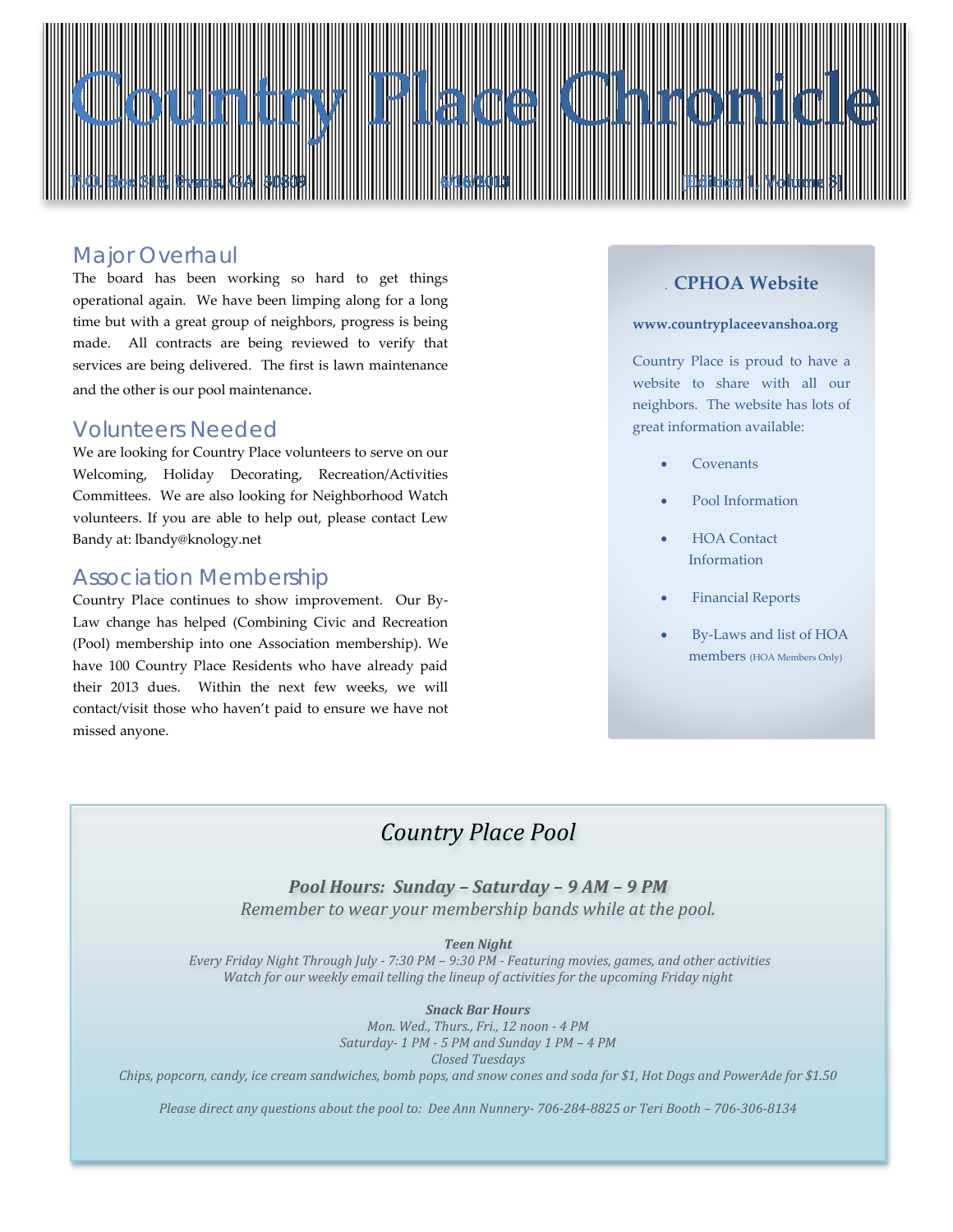# *Covenants Enforcement*

Our Architectural Committee has been hard at work. Covenant violation letters will be mailed in the next week or so. Please take a moment and look around your property to be sure you do not have any obvious violations. We are all working together to help Country Place look it's best.

# *THANK YOU!!*

We had a great group of neighbors working together on our Neighborhood Clean-Up Day:

Caroline Nowling, Annette Nowling, David Nowling, Bailey Booth, Dawson Booth, Teri Booth, Tony Harris, Mike Roper, Soran Parker, Edd Saggus, Jim Getgood, Tammy Martin, Sandra Bandy, Lew Bandy, Shawn Hammond, Stephen Hammond, Ka-Cee Vaughan, Pat Vaughan, Carson Vaughan, Don Jones, Mark Creekmore, DeeAnn Nunnery, and Kyle Nunnery.

A special thanks is given to Don Jones, Mark Creekmore, Marty Goldman, and Tony Harris, for their many hours of work on pool maintenance issues.

# *County News by Jeff Gingera*

Widening of Gibbs Road is currently ongoing. The Phase I construction zone extends from a point approximately 150 feet south of the intersection of Bedford Dr and Gibbs Rd. and continues south beyond the new Evans Elementary School.

### **Notes:**

- The new roadway is designed to be 38 feet wide and consist of one north bound (10'), one south bound (10'), one center turn lane (12') and a one bike path lane (3') in each direction.
- A sidewalk will be installed on the west side of Gibbs Rd from the old Evans elementary School to the new Evans Elementary School.
- Maple Trees will be planted between the sidewalk and the roadway to provide a buffer and an aesthetically appealing view.
- At this time it appears that the marked crosswalk on Gibbs Rd just north of the intersection will remain. Of concern is whether the crosswalk will be manned by a crossing guard and whether Columbia County would entertain adding a sidewalk to the north side of Bedford

Dr. to replace the dirt pathway currently used by Country Place school children to access the crosswalk. As this location is beyond the bounds of the Phase I construction project this concern has not been addressed. Stephen recommended that we contact the Columbia County Traffic Engineering Dept. to see if CC could be persuaded to include this as part of the Phase I construction project. Regarding the posting of a crossing guard, we should probably also contact the CC Board of Education.

- Regarding the Country Place entrance sign and associated plantings, electrical and water utilities, those items are currently in the road right of way. Construction would probably remove and reinstall the sign however relocation of the utility lines might fall under the responsibility of the CPHOA (not fully certain of that). As this is outside of the Phase I construction zone there is no anticipated need to address this situation at this time.
- Phase II construction is tentatively scheduled for two + years down the road and will start where Phase I ends and extend to Washington Rd. Phase II will include the intersection of Bedford Drive and Gibbs Road and will necessitate the relocation of the Country Place entrance sign, utilities and plants. All well and good if the CPHOA owned the property where the sign etc would be relocated. Review of the Right of Way Map provided by Stephen indicate the property owners on either side of the entrance to Country Place own the property to the existing Right of Way on Bedford Dr. The CPHOA needs to take the time between now and the start of Phase II construction to explore how to address this situation. In addition CPHOA should review the original subdivision plats to see how Beasley addressed the entrances i.e., did he deed the property over to the CPHOA.
- Stephen also noted that as part of Phase I construction, sidewalks are planned for both sides of Cox Rd extending from Hereford Farms Road to Evans High School and along Hereford Farms Rd to the Evans Middle School. Once completed Country Place students could conceivably walk/ride bikes from Country Place to all local schools.

# *VISIT OUR NEW WEBSITE:*

### [www.countryplaceevanshoa.org](http://www.countryplaceevanshoa.org/)

For access to the Members Only area, please contact a board member for the password.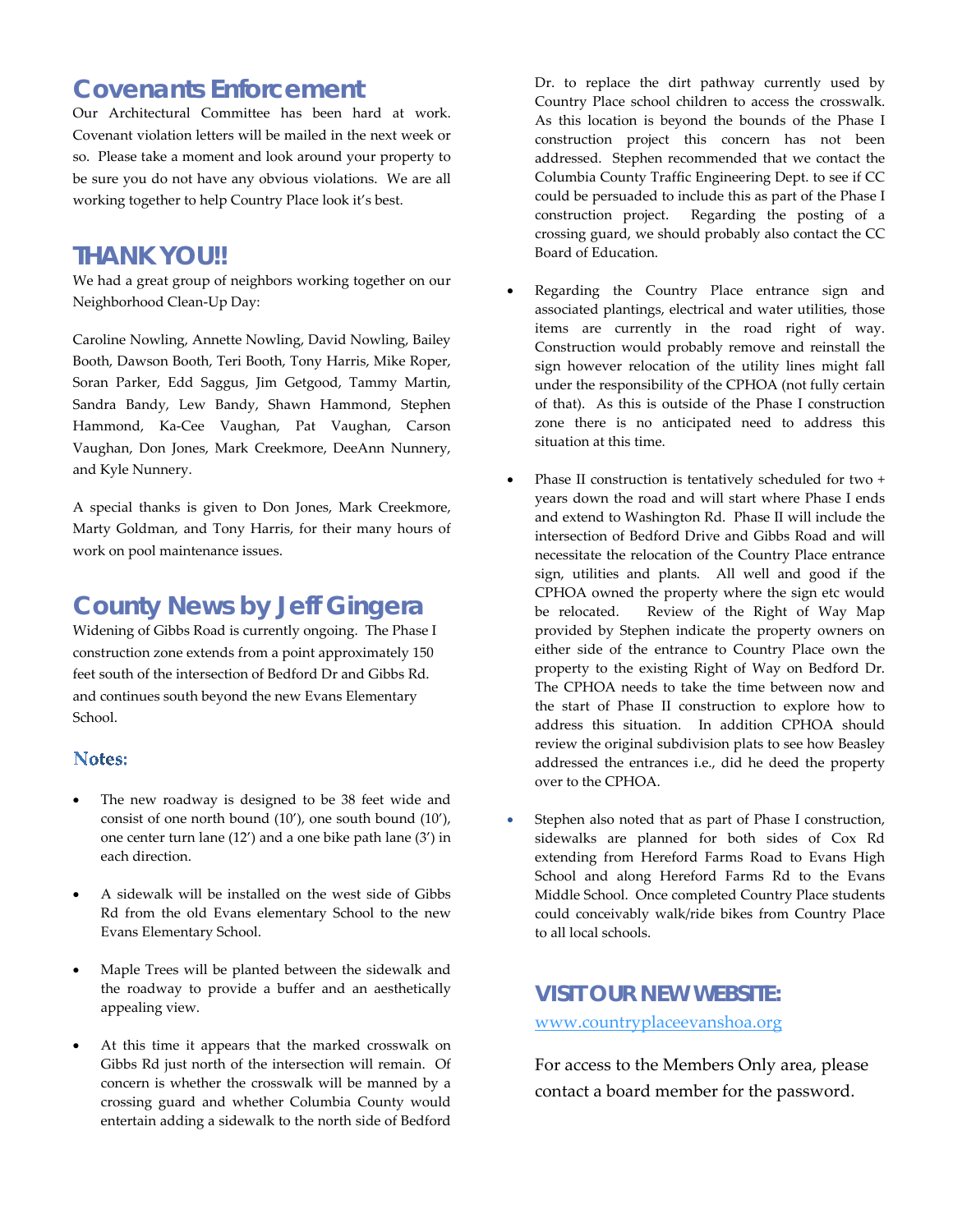## *LETTER FROM THE PRESIDENT:*

Greetings Neighbors,

A lot has happened the past three months in your neighborhood and there is more to come.

Our financial books were audited and we received the results on April 2, 2013. The audit found the books to be in good order, and you should rest assured that your money is safe and our accounting principles are sound.

While we are on the subject of money, we have been very successful in our dues collections so far this year. As you know we have 175 homes in County Place. 100 families have paid their dues so far. Our goal is to be at 100%. Everyone in this neighborhood has a responsibility to pay for maintenance and upkeep. Why should some pay for the many?

What have we spent your money on?

- All bills from the previous year (over \$5,000.00) have been paid
- Long needed repairs to your pool and pavilion building includes:
	- o New piping and repair around pavilion (due to numerous leaks)
	- o Replaced the sand in the sand filters (more than 10 years past due)
	- o Purchased two new pumps and replaced old piping in the pump room due to numerous leaks
	- o Replaced broken lights around the pool area
	- o Installed additional security lights and repaired older lights
- Obtained new Certified Pool Operator (CPO) contractor ensuring that our water quality passes Columbia County inspection.
- Renegotiated contract with grounds maintenance

#### **Activities:**

The neighborhood yard sale (March 23, 2013) was successful even though it rained, but everyone who participated sold some home treasures. Your Board

even sold some items and made money for the neighborhood.

The neighborhood cleanup day (May 11, 2013) was well attended, with more than 25 people coming out to clean our common areas.

The pool grand opening (May 25, 2013) was a great success with more than 60 people who came, shared food and had fun at the pool.

Friday evenings at the pool, we have a chaperoned teen night. Movies are shown or teens play games. We've had good turnouts and hope to see more come down to the pool. There is a pool snack shack, serving hot dogs and other reasonably-priced goodies. Water aerobics and swimming lessons are being planned. We are also looking at having a neighborhood adult night. If you are interested in the planning this event(s), please contact Ms. DeeAnn Nunnery at (706) 284-8825.

### OUR COUNTRY PLACE WEBSITE HAS NEW INFORMATION: www.countryplaceevanshoa.org

Our By-Laws now include the new voter-approved changes and are located in the Member's Only section.

- The Board has provided a guide on the website to help understand the Covenant approval process that all homeowners are to follow. Country Place Covenants are included on our website. Country Place Homeowners Association Covenants apply to all neighbors who want to make outside home improvements. These plans are to be reviewed and approved by the Architectural Control Committee before work begins.
- Also listed on the website you will find, in the Member's Only section, a listing of Country Place homeowners who have paid their 2013 homeowner dues. Please verify that your name is listed. The placement of this list was a recommendation from our financial auditor, as it will help us keep our financial books current.